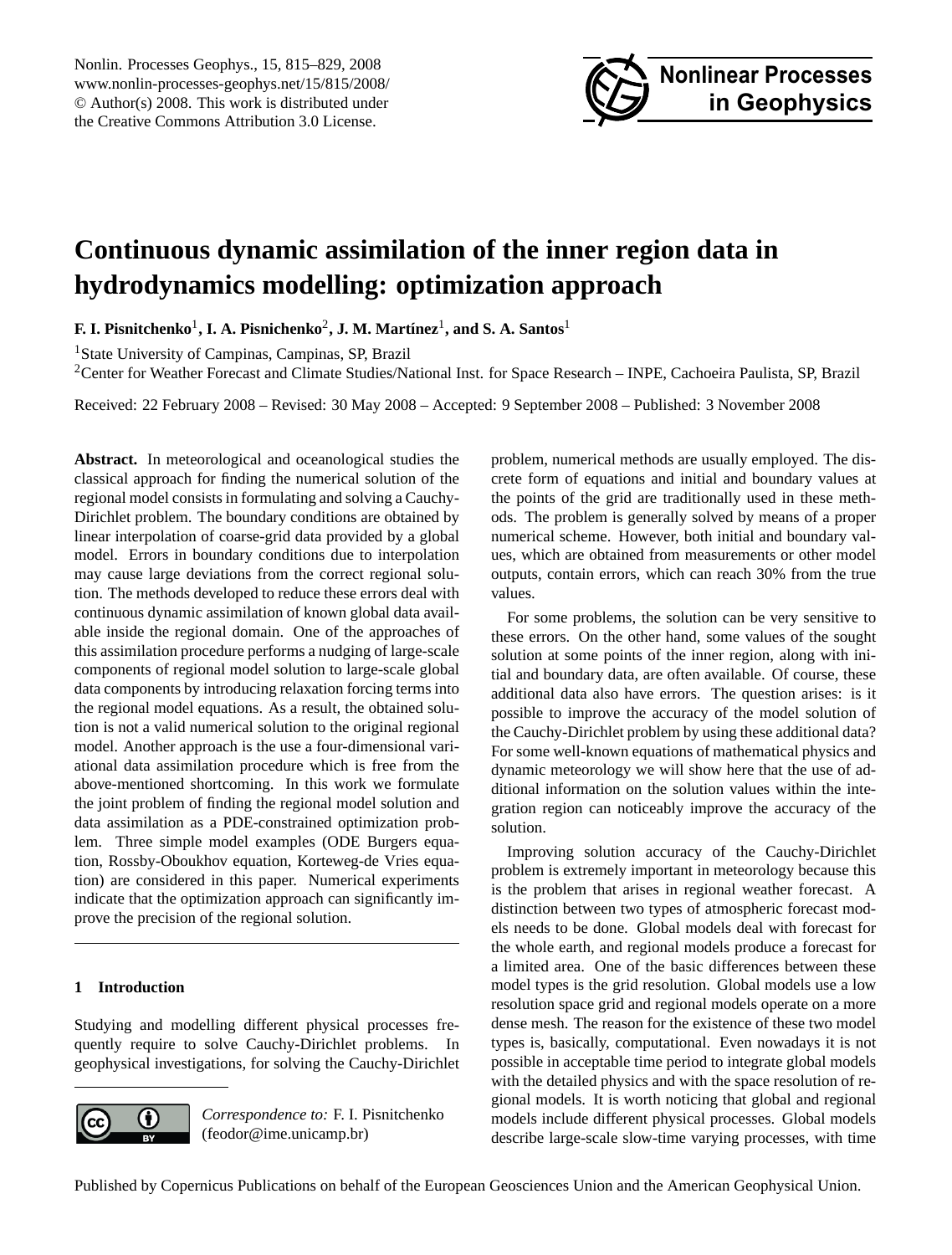period of more than 3 h and space scale larger than 60 km. Regional models can simulate the evolution of mesometeorological fast processes (small cyclones, storms, tornados), with time period of less than 3 h and spatial extent between 2 and 60 km.

These models are described mathematically by systems of nonlinear partial differential equations. To solve the system corresponding to a global model we need only the initial condition and bottom and upper boundary conditions, since the domain is the whole sphere. To get the solution of a system corresponding to a regional model we also need lateral boundary conditions. The lateral boundary conditions for a regional model are obtained from the global model using interpolation. These conditions do not provide information on the structures of the scales smaller than the size of the mesh of the global model. In fact, global models do not distinguish a local meteorological phenomenon of characteristic length scale smaller than 30 km, because the space step is greater than this value. On the other hand, the parts of space and time spectrums of a regional model solution which correspond to large-scale structures and long-period processes are in worse accordance with observations than those of a global model. This is related to the fact that a regional model does not have the information about the phenomena that occur outside its domain.

For example, the weakly regular, low frequency oscillations of the sea surface temperature of tropical Pacific in central part and near the Peru coast, known as El Niño and La Niña events, have a large influence on the climate of the tropical and subtropical regions. The circulation regimes in these regions noticeably differ during these events. Regional models, driven, for example, by the Reanalysis data, do not reproduce with confidence this distinction between the El Niño and La Niña regimes ([Seth et al.,](#page-13-0) [2007;](#page-13-0) [Gershunov](#page-13-1) [et al.,](#page-13-1) [2000\)](#page-13-1). The reason of this inconsistency is, probably, poor space and time data resolution on the regional model boundaries. Mathematically, this means that the solution of this boundary value problem is strongly sensitive to errors on the boundaries [\(Denis, Laprise and Caya,](#page-13-2) [2003;](#page-13-2) [Diaconescu,](#page-13-3) [Laprise and Sushama,](#page-13-3) [2007\)](#page-13-3).

The spectral nudging technique is one of methods proposed to use additional data from the inner domain in order to reduce boundary error influence and to improve the solution of an initial-boundary value problem [\(Waldron et](#page-14-0) [al.,](#page-14-0) [1996;](#page-14-0) [Storch et al.,](#page-14-1) [2000;](#page-14-1) [Kanamaru and Kanamitsu,](#page-13-4) [2005\)](#page-13-4). This method supposes incorporation of the largest internal modes of some meteorological variables from observations or from a driving model into the regional model solution. However, the use of the spectral nudging technique requires inserting additional forcing terms into the evolution equations of a regional model. Hence, the original model is corrupted and its new solution may not be close to the correct regional solution.

Another method which is aims to avoid strong sensitivity of regional model solution with respect to the boundary condition errors is based on four-dimensional variational (4D-Var) data assimilation procedures [\(Le Dimet and Talagrand,](#page-13-5) [1986;](#page-13-5) [Rabier,](#page-13-6) [2005;](#page-13-6) [Lorenc and Payne,](#page-13-7) [2007\)](#page-13-7). In the papers of [Leredde et al.](#page-13-8) [\(1998\)](#page-13-8), [Zou and Kuo](#page-14-2) [\(1996\)](#page-14-2), [Lu and Brown](#page-13-9)[ing](#page-13-9) [\(2000\)](#page-13-9) and [Griffin and Thomson](#page-13-10) [\(1996\)](#page-13-10) optimization approach is applyed to restore boundary conditions using data within spatial model domain. 4D-Var performs an adjustment of the model trajectory with all available data (observations or global model data) taken explicitly at the precise time and thus the obtained model solution is maximally possibly consistent with available observations.

In this work we apply the optimization theory to the 4D-Var data assimilation procedure. Firstly, in Sect. 2 we give the formulation of the Cauchy-Dirichlet problem for a regional model and the general formulation of an optimization problem, and we show how the latter (with the accessibility of some additional conditions) can be applied for finding the solution of the former. In Sect. 3, for some simple equations, we show how the optimization approach can be used to obtain a solution of the initial boundary value problem. The equations considered here include the ordinary differential equation of Burgers, the one-dimensional linearized Rossby-Oboukhov partial differential equation, and the partial differential equation of Korteweg – de Vries. We also compared the sensitivity of the solutions, obtained by the traditional and the new approach with respect to the errors in the boundary conditions. In Sect. 4 we discuss the obtained results. Appendix A provides more detailed description of the optimization procedure.

# **2 Numerical solution of regional problems**

#### 2.1 Classical approach

We formulate here the Cauchy-Dirichlet problem as it is stated for regional weather forecast. To find a unique solution for the regional model equations we need the lateral boundary condition for the entire time interval on which the solution is required. Usually, these data are obtained from the solution of an outer (global) model. We do not know the exact solution of the outer model (otherwise, our problem would have been already solved), but we can find its approximate solution in the discrete form:

<span id="page-1-0"></span>
$$
\Delta_t \{\Psi\} = F_d,
$$
  
\n
$$
\Psi(x, 0) = Y_{\text{global}}(x),
$$
  
\n
$$
\Psi(x, t) \big|_{x \in B} = \Psi_b(x, t).
$$
\n(1)

Here  $\Delta_t$  is the evolution operator of the discrete model,  $\Psi$ is the vector of the prognostic functions,  $F_d$  are discrete external forces,  $Y_{\text{global}}$  is the initial condition,  $B$  are upper,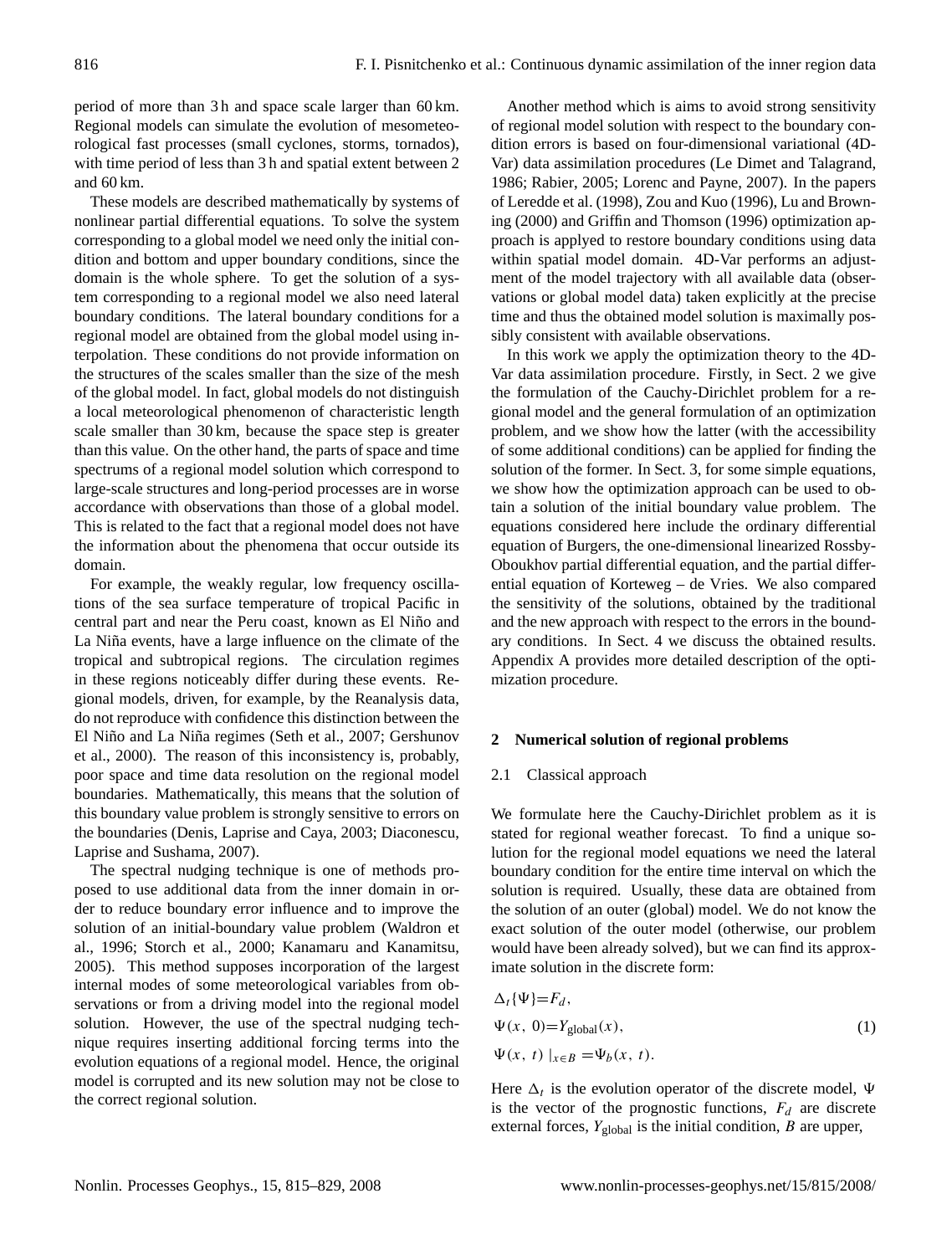

<span id="page-2-1"></span>Fig. 1. Solution of  $y''=0$  using classical approach.

lower (and maybe lateral) boundaries of the global model, and  $\Psi_b$  is the boundary condition. Let  $\Psi_{sol}$  be the solution of [\(1\)](#page-1-0). It is supposed that this solution is sufficiently close to the solution of hypothetical ideal model which exactly describes the real atmospheric processes.

The regional model is located in a closed area with boundary S and its discrete representation can be written in the same manner as for the global model:

$$
\delta_t\{G\} = F_{rd},
$$
  
\n
$$
G(x, 0) = Y_{\text{local}}(x),
$$
  
\n
$$
G(x, t) \mid_{x \in S} = G_s(x, t),
$$
\n(2)

where  $\delta_t$  is the evolution operator of the discrete regional model,  $G$  is the vector of the prognostic functions and  $F_{rd}$ are discrete external forces,  $Y_{\text{local}}$  is the initial condition, and  $G_s$  is the boundary condition.

The traditional approach to seek the solution of [\(2\)](#page-2-0) consists in the interpolation of required data from  $\Psi_{sol}$  on the regional grid for forming the boundary and initial conditions, and then applying any numerical method to solve the model equations. However, as we have mentioned above, the boundary conditions contain errors which can strongly corrupt the solution.

The use of the information obtained from the solution of the global model equations  $\Psi_{sol}$  on the values inside the regional model domain for all available time moments can help to overcome this difficulty.



<span id="page-2-2"></span>Fig. 2. Solution of  $y''=0$  using optimization approach.

## 2.2 Optimization approach

<span id="page-2-0"></span>As mentioned in the previous section, in the classical approach we obtain the boundary conditions for the regional model by means of interpolation of the coarse grid solution provided by the global model. Essentially, interior points also provided by the global model are discarded. The optimization approach consists of taking not only close-to-the boundary points on the global grid, but also global solution values at interior points. A trivial example will clarify this procedure and show its plausibility. Assume that  $(x_1, y_1), \ldots, (x_m, y_m)$  are "global model" observations and that we want to fit the "local model" defined by  $y''=0$ . The "classical approach" would consist in taking, as solution, the line that joins  $(x_1, y_1)$  with  $(x_m, y_m)$ . The optimization approach consists in finding the regression line that considers all the points. If the data were free of errors, both results would be identical, but, in the presence of errors, the difference may be dramatic. In Figs. [1](#page-2-1) and [2](#page-2-2) we show an example where the data  $(x_i, y_i+e_i)$ ,  $i=1, \ldots, m$ , corresponding to the exact solution  $y=2x+1$ , were randomly perturbed, where  $e_i$ represents a  $\pm 30\%$  of  $y_i$ . It is easy to see that only the optimization approach provides a reasonably accurate solution. We claim that the same situation occurs in more complicate mathematical environments.

The required solution of the regional model must satisfy the regional-model differential equations and the observed initial conditions. Therefore, the regional model solution must satisfy the constraints

$$
\delta_t \{G\} - F_{rd} = 0
$$
  
\n
$$
G(x, 0) - Y_{\text{local}}(x) = 0.
$$
\n(3)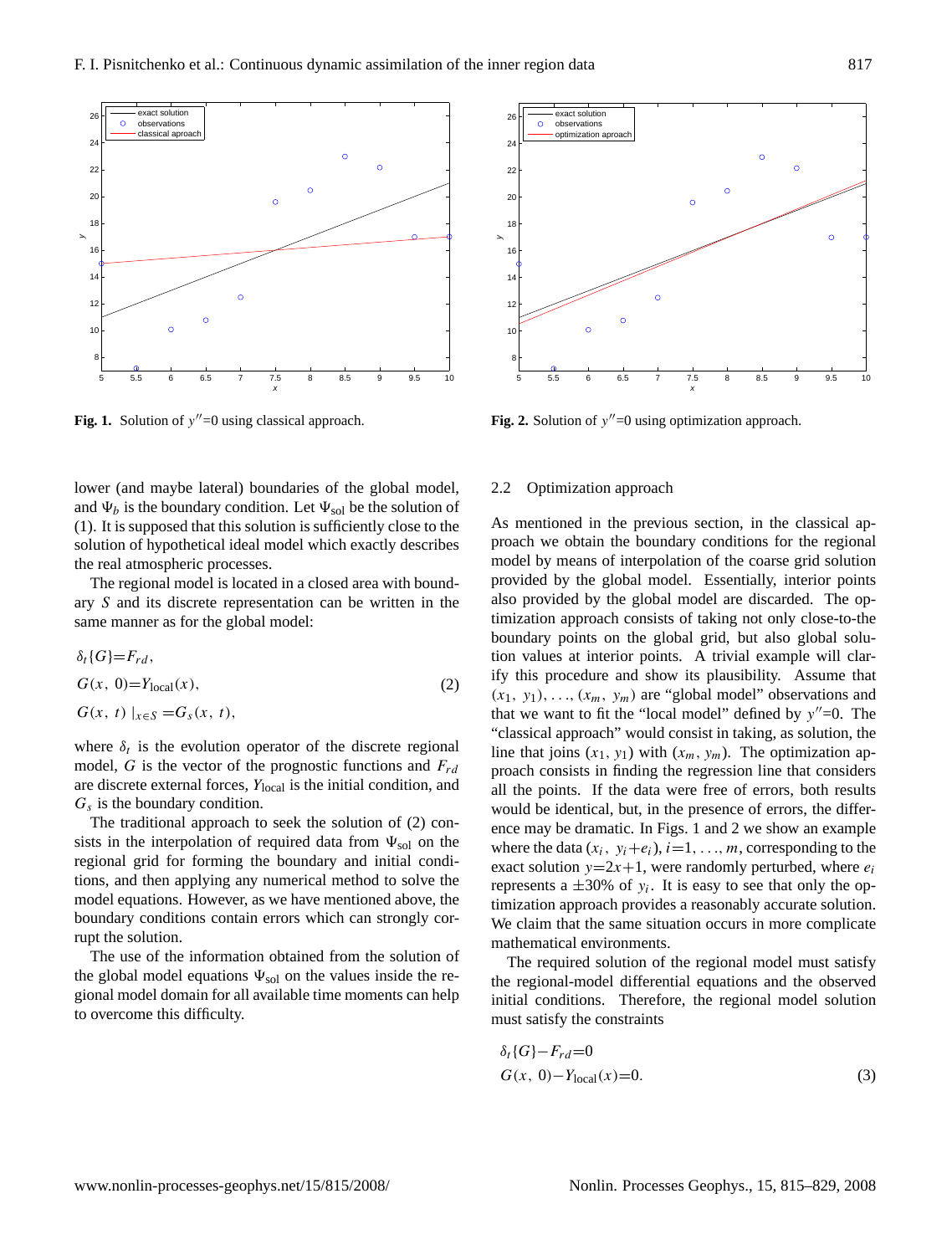Among the set of functions that satisfy these constraints we seek the one that minimizes the distance to the observed points  $\Psi_{sol}$  produced by the global model. Therefore, we have the optimization problem:

<span id="page-3-0"></span>Minimize  $d(G, \Psi_{sol})$ subject to (s.t.)  $\delta_t$ {G}− $F_{rd}$ =0,  $G(x, 0)-Y_{local}(x)=0.$ (4)

Here  $d(., .)$  is the objective function, which represents the distance between G and  $\Psi_{sol}$ . In other words, we want to minimize the distance between the regional and the global model solutions under constraints that say that the regional model equations and the initial condition are satisfied. Note here that, when we talk about the solution  $G$ , we bear in mind the vector  $G = G(x, t)$  in a grid space of  $(x, t)$  – coordinates, where  $t$  corresponds to discrete time points of the regional model integration and  $x$  to discrete mesh points in the regional model area.

For a long integration time, the dimension of the minimization problem can become too large, making it imposible to be solved. Then, instead of solving it as a unique problem, we split it in several minimization problems as follows. The time is divided in periods and, for each period, the related minimization problem has an appropriate dimension. The model is solved by means of the minimization problem in each period. For the first problem, the initial condition is taken from the "observations". For the second problem, the initial condition is the solution of the previous problem (first problem) in the lastest time level. And so on the minimization problems are solved until the last period.

The use of optimization algorithms for analysis and assimilation in meteorology has been considered by many authors. Modern optimization approach methods were discussed in the survey of [Rabier](#page-13-6) [\(2005\)](#page-13-6). One of the first and fundamental papers which placed the basis of application of optimization theory to meteorology and presented some algorithms for the realization of this method is the paper of [Le Dimet](#page-13-5) [and Talagrand](#page-13-5) [\(1986\)](#page-13-5). This paper also includes detailed references on the previous works. The general idea of optimization approach is, always, to find the solution of a given model which is closest to a set of "observations". In our case, the "observations" must be interpreted as the solution of the global model. In [\(Le Dimet and Talagrand,](#page-13-5) [1986\)](#page-13-5) the authors discuss, among other methods, the use of the Augmented Lagrangian methodology for solving the associated minimization problem. By means of Augmented Lagrangian methods the original problem is solved as a sequence of unconstrained optimization problems where the objective function includes information on the constraints. This approach is very adequate in general optimization for large scale problems in which the Jacobian information is badly structured,

so that sparse matrix techniques for solving linear systems are hard to employ. The main disadvantage of the Augmented Lagrangian method is that the final convergence speed uses to be poor, although acceleration techniques have been recently introduced (?Birgin and Martínez, [2008\)](#page-13-11). However, acceleration techniques are based on the direct consideration of the optimality (Euler-Lagrange) conditions of the system, and may be used in the cases in which sparsity can be handled. In many optimization problems the Euler-Lagrange nonlinear system is suitably structured and can be solved by means of Newtonian or quase-Newton techniques (Martínez,  $2000$ ). As a matter of fact, our first attack to the problems reported in this paper was by means of the Augmented Lagrangian, using the modern software Algencan [\(Andreani et al.,](#page-13-13) [2007,](#page-13-13) [2008\)](#page-13-14) In spite of being successful in obtaining solutions, we found that computer time was unacceptable and, so, we switched to the Newtonian technique.

In the paper of [Le Dimet and Talagrand](#page-13-5) [\(1986\)](#page-13-5) a different optimization approach is suggested that, in terms of our problem, may be formulated as "Find the initial and boundary conditions that make the solution of the PDE model to be closest to the observations". In this way, the objective function of the problem has only the initial and boundary conditions as independent variables, being therefore the dimension of the domain much smaller. However, the objective function computation involves the solution of the PDE system in this case and the derivatives with respect to the independent variables are generally necessary for its minimization. Fortunately, the technique based on the Adjoint System [\(Errico,](#page-13-15) [1997;](#page-13-15) [Fisher et al.,](#page-13-16) [2006\)](#page-13-16) (which involves solving the linearized form of the model after computing the state variables) may be used to compute the gradient. This technique is very well known in Control problems and is generally effective. Moreover, it has inspired the so called Reverse Mode for Automatic differentiation of general functions currently used in Automatic Differentiation (AD) packages [\(Griewank,](#page-13-17) [1989;](#page-13-17) [Birgin and Evtushenko,](#page-13-18) [1998\)](#page-13-18). In their survey Le Dimet and Talagrand mention on the possible inaccuracy introduced by the disagreement between the continuous and the discretized form of the model, and that this inaccuracy can be removed using the Adjoint technique directly on the discretized model, as AD packages do. In our context, the disadvantage of this technique relies on the necessity of completely solving the model, for given boundary and initial conditions, which requires a *stable* PDE technique. Stability of the PDE techniques, on the other hand, is linked to the size of the time step, which needs to be, many times, unacceptably small. On the other hand, as we will see, small time steps are not required when one uses the Euler-Lagrange system, independently of the numerical scheme used to solve the PDE.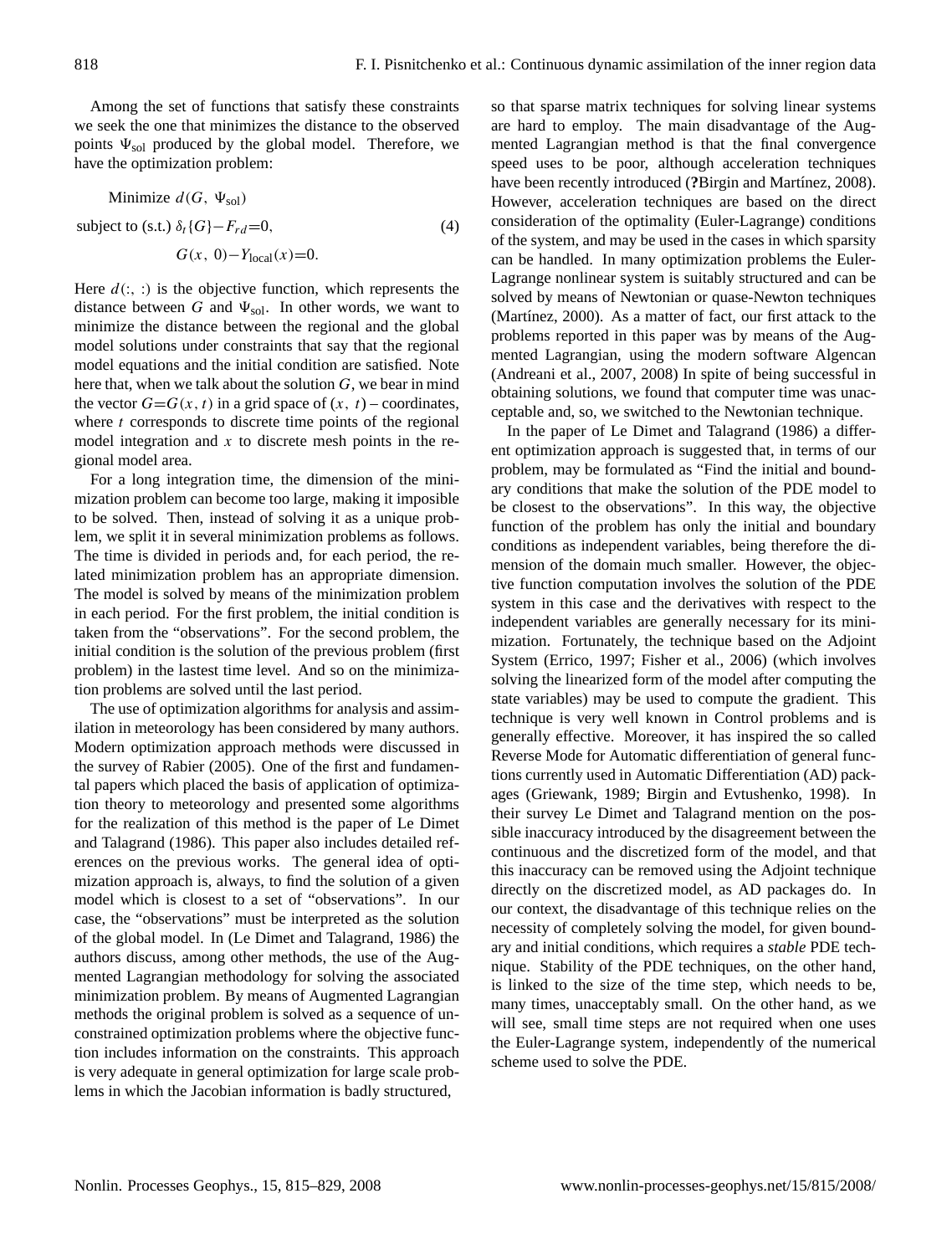# **3 Examples of application of the optimization method to the problems of small dimension**

## 3.1 Burgers' equation

We will exhibit an application of the optimization method to problems of small dimension. As a first example we consider the supersensitive boundary value problem for the Burgers' equation (Bohé, [1996\)](#page-13-19), used for describing wave processes in acoustics and hydrodynamics:

<span id="page-4-0"></span>
$$
\epsilon x'' = -x x',x(0) = -1, x(T)=1,
$$
 (5)

where x is velocity and  $\epsilon$  is the viscosity coefficient.

To get the analytical solution of this problem it is enough to integrate the left and right sides of the Eq.  $(5)$  over t:

$$
\epsilon x' = -\frac{x^2 + c}{2}.
$$

Then, after rewriting the foregoing formula as

$$
\epsilon \frac{dx}{x^2 + c} = -\frac{dt}{2}
$$

and integrating the left side over x and the right one over  $t$ , we can write the Burgers' equation solution as

$$
x(t) = \begin{cases} \frac{\sqrt{-c} \left(1 + \exp\frac{(t + C_2)\sqrt{-c}}{\epsilon}\right)}{1 - \exp\frac{(t + C_2)\sqrt{-c}}{\epsilon}}, & \text{for } c \le 0, \\ \sqrt{c} \tan\left(\frac{(t + C_2)\sqrt{c}}{2\epsilon}\right), & \text{for } c > 0. \end{cases}
$$

The graph of the analytical solution for Eq. [\(5\)](#page-4-0) with the boundary condition  $x(0) = -1$ ,  $x(1)=1$  and  $\epsilon = 0.05$  is presented in Fig. [3](#page-4-1) (black line).

Let us choose several points from the analytical solution and slightly perturb them (till 5% from its real value). This procedure models the boundary and inner domain data containing errors. Using these perturbed data for the boundary points  $x(0)$ ,  $x(1)$  we solve the boundary problem [\(5\)](#page-4-0) applying the shooting method. For the step  $\Delta t$ =0.01 the numerical solution is presented in Fig. [3](#page-4-1) by red line.

As one can see, small perturbations of the boundary condition result in large errors in the solution. Now, let us solve the problem using optimization formulation [\(4\)](#page-3-0) with additional information about the perturbed solution on the points inside the domain, considering the same discretization as when solving [\(5\)](#page-4-0) by the traditional shooting method, with the same  $\Delta t = 0.01$ .



<span id="page-4-1"></span>**Fig. 3.** Analitical solution (black line), using  $x(0) = -1$ ,  $x(1)=1$  as boundary condition, and numerical solution (red line), using 5% perturbed boundary condition (circles), of Burgers' equation.

Figure [4](#page-5-0) shows the solutions of the optimization problem for the three cases when we used 3, 4 and 5 points of the perturbed solution, respectively. One can see that all these solutions correspond better to the analytical one, than the solution obtained by the traditional approach. In the case of using the three additional inner points, the optimization solution and the analytical solution almost coincide. This example shows that there are dynamical systems in which small perturbations  $(\leq 5\%)$  in the boundary conditions can lead to great errors in the final solution. However, if some additional information exists, that information can be used to improve significantly the solution, applying optimization.

#### 3.2 Rossby-Oboukhov one-dimensional equation

The two-dimensonal non-linear Rossby-Oboukhov equation describes the evolution of potential vorticity in barotropic atmosphere [\(Oboukhov,](#page-13-20) [1949\)](#page-13-20). In this example we consider the one-dimensional linear equation obtained during the linearization procedure of the Rossby-Oboukhov equation.

<span id="page-4-2"></span>
$$
\frac{\partial}{\partial t} \left( \frac{\partial^2}{\partial x^2} - \frac{1}{l_0^2} \right) \psi + \beta \frac{\partial \psi}{\partial x} + U \frac{\partial^3 \psi}{\partial x^3} = 0. \tag{6}
$$

Here  $\psi$  is the stream function,  $f_0=10^{-4}$  s<sup>-1</sup> is mean value of Coriolis parameter,  $\beta = df/dy = 1.6 \cdot 10^{-11} \text{ s}^{-1} \text{ m}^{-1}$ is mean value of meridional gradient of Coriolis parameter,  $l_0 = c_0/f_0 = 3.10^6$  m is the Oboukhov scale,  $c_0$  is the sound velocity, and  $U$  is the zonal wind, which varies between  $0$ and 30 m/s.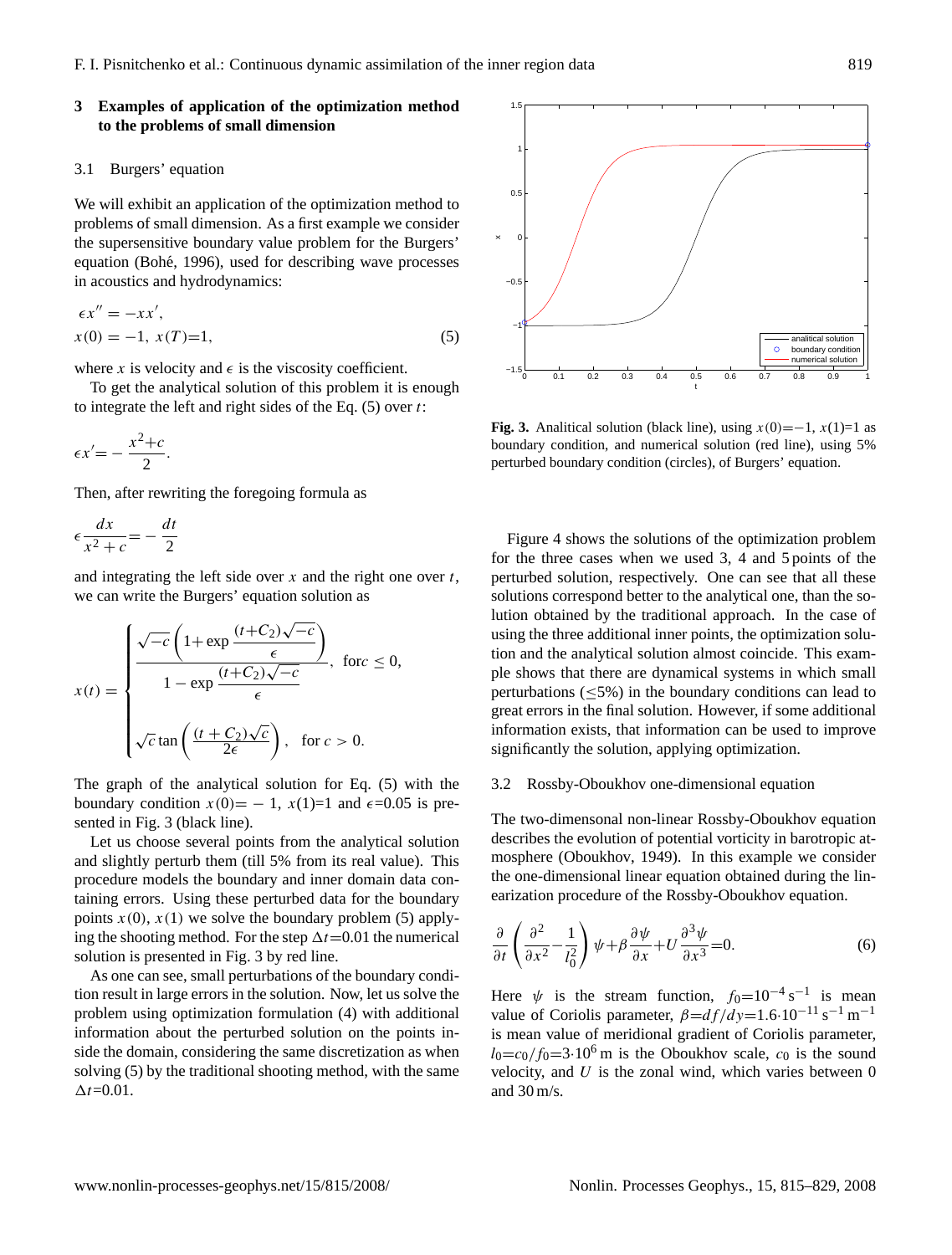

<span id="page-5-0"></span>**Fig. 4.** Numerical solution of Burgers' equation using optimization formulation (red line) for three cases: 3 data points (upper panel); 4 data points (middle); and 5 data points (lower panel). Black line corresponds to analytical solution.

<span id="page-5-1"></span>The periodic boundary condition is:

$$
\psi(0, t) = \psi(L, t),\tag{7}
$$

where  $L$  is the size of integration area (we shall use  $L=3.10<sup>7</sup>$  m). The solution of Eq. [\(6\)](#page-4-2) can be written as

$$
\psi(x, t) = \sum_{n=1}^{N} A_n \sin[k_n(x - c_n t) + \phi_n],
$$
\n(8)

where

$$
c_n = U - \frac{\beta + U/l_0^2}{k_n^2 + 1/l_0^2},\tag{9}
$$

$$
k_n = \frac{2\pi n}{L},
$$

and  $A_n$  and  $\phi_n$  are defined by the initial condition [\(Rossby,](#page-13-21) [1939\)](#page-13-21).

For finding the numerical solution it is convenient to rewrite the equation in nondimensional form. We choose the following scales:  $S=6.10^6$  m,  $T = S/V = 6.10^5$  s,  $V=10$  m/s. The dependent and independent nondimensional variables are defined as follows:

$$
\tilde{x} = \frac{x}{S}, \qquad \tilde{t} = \frac{t}{T}, \qquad \tilde{\psi} = \frac{T}{S^2} \psi. \tag{10}
$$

<span id="page-5-2"></span>Equation [\(6\)](#page-4-2) may be written in nondimensional form as

$$
\frac{\partial}{\partial \tilde{t}} \left( \frac{\partial^2}{\partial \tilde{x}^2} - \frac{1}{b^2} \right) \tilde{\psi} + \beta_0 \frac{\partial \tilde{\psi}}{\partial \tilde{x}} + U_0 \frac{\partial^3 \tilde{\psi}}{\partial \tilde{x}^3} = 0, \tag{11}
$$

where  $\frac{1}{b} = \frac{S}{l_0} = 2$ ,  $\beta_0 = \frac{\beta S^2}{V} = 57.6$  and  $U_0 = \frac{U}{V} \in [0, 3]$ .

For finite-difference discretization we use the unconditionally stable scheme with truncation error  $\mathcal{O}(\Delta x^2, \Delta t^2)$  given by

$$
\begin{split} &\frac{1}{\Delta t}\left(\frac{\tilde{\psi}_{i+1}^{k+1}\!-\!2\tilde{\psi}_{i}^{k+1}\!+\!\tilde{\psi}_{i-1}^{k+1}\!-\!\tilde{\psi}_{i+1}^{k}\!-\!2\tilde{\psi}_{i}^{k}\!+\!\tilde{\psi}_{i-1}^{k}\!}{\Delta x^2}\!-\&\frac{1}{\Delta x^2}\left(\tilde{\psi}_{i}^{k+1}\!-\!\tilde{\psi}_{i}^{k}\right)\right)\!+\!\frac{\beta_0}{2}\left(\frac{\tilde{\psi}_{i+1}^{k+1}\!-\!\tilde{\psi}_{i-1}^{k+1}\!}{2\Delta x}\!+\!\frac{\tilde{\psi}_{i+1}^{k}\!-\!\tilde{\psi}_{i-1}^{k}\!}{2\Delta x}\right)\!+\&\frac{U_0}{2}\left(\frac{\tilde{\psi}_{i+2}^{k+1}\!-\!2\tilde{\psi}_{i+1}^{k+1}\!+\!2\tilde{\psi}_{i-1}^{k+1}\!-\!\tilde{\psi}_{i-2}^{k+1}\!}{2\Delta x^3}\!+\&\frac{\tilde{\psi}_{i+2}^{k}\!-\!2\tilde{\psi}_{i+1}^{k}\!+\!2\tilde{\psi}_{i-1}^{k}\!-\!\tilde{\psi}_{i-2}^{k}\!}{2\Delta x^3}\right)\!=\!0 \end{split}
$$

At first, we generate a specific analytical solution [\(8\)](#page-5-1) con-taining 8[5](#page-6-0) modes. Figure 5 shows this solution for  $t=0$ .

Note that in the figures we use dimensional values, but in the numerical computations all variables are nondimensional.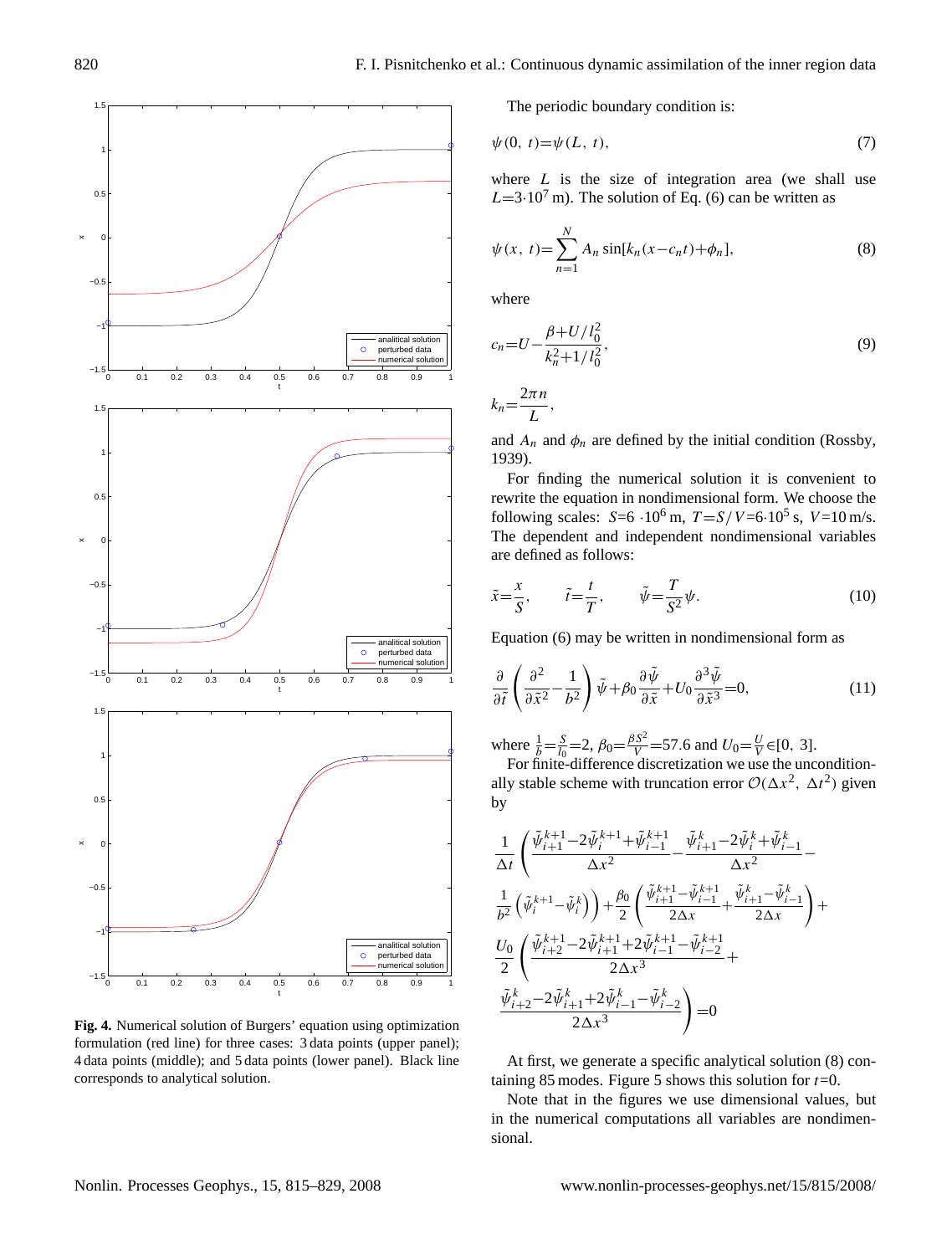

<span id="page-6-0"></span>**Fig. 5.** Analytical solution of Rossby-Oboukhov equation on periodic domain  $[0, L]$  at  $t=0$  h with 85 modes.



<span id="page-6-1"></span>**Fig. 6.** Analytical (black line) and numerical (red line) Cauchy-Dirichlet problem solution of Rossby-Oboukhov equation, with exact boundary condition, at  $t=96$  h.  $\Delta x=10$  km,  $\Delta t=200$  s. CPU time=0.8 s.

As a local model we consider the Eq. [\(11\)](#page-5-2), with initial and boundary conditions, defined over [a, b] $\mathcal{L}[0, L]$  (closed interval smaller than the entire domain). For initial and boundary conditions we will use our specific form (see Fig. [5\)](#page-6-0) of *global* model solution [\(8\)](#page-5-1). In order to be closer to real problems of atmospheric modelling we take the analytical solution in the points of the coarse grid with space step  $\Delta x$ =200 km and time step  $\Delta t$ =2 h, and perturb its values randomly in such a way that a perturbation can reach till 30% of its exact value.

Primarily we find the solution of the Cauchy-Dirichlet problem for our local model. As local domain we take the interval  $[1.8 \cdot 10^7, 2.4 \cdot 10^7]$  m (6000 km of length) inside the global model interval  $[0, L]$ . For the first reference experiment the initial and boundary conditions were taken from the exact analytical solution [\(8\)](#page-5-1). Requiring that the numerical solution with the exact initial and boundary condition have to nearly coincide with the analytical solu



<span id="page-6-2"></span>**Fig. 7.** Numerical Cauchy-Dirichlet problem solution of Rossby-Oboukhov equation (red line) with boundary condition obtained from 30% perturbed global model values (circles) at  $t=48$  h (upper panel), and at  $t=96$  h (lower panel).  $\Delta x=10$  km,  $\Delta t=200$  s. CPU time=0.8 s. Black line corresponds to the reference analytical reference solution.

tion,we choose as the maximal possible values of the space and time steps,  $\Delta x=10$  km and  $\Delta t=200$  s, respectively. To obtain the numerical solution for 96 h, showed in Fig. [6,](#page-6-1) it is demanded 0.8 s of CPU time.

In the next experiments, Fig. [7,](#page-6-2) the perturbed analytical solution on the coarse grid was used for formation of the boundary conditions.

One can see that for the Cauchy-Dirichlet problem the numerical solution rather quickly diverges from the analytical solution due to the errors of the linear interpolation procedure in the border points. After 96 h, the perturbed boundary solution has very faint resemblance with the analytical one.

In the second series of experiments we applied the optimization method to the local model. For this calculation we used all available global data (perturbed analytical solution on coarse grid) in the inner local domain. Figure [8](#page-7-0) shows the results of calculations. It is important to note that, as in previous experiments, we chose the steps in the space  $\Delta x=100$  km and in the time  $\Delta t = 3600$  s to be as large as possible.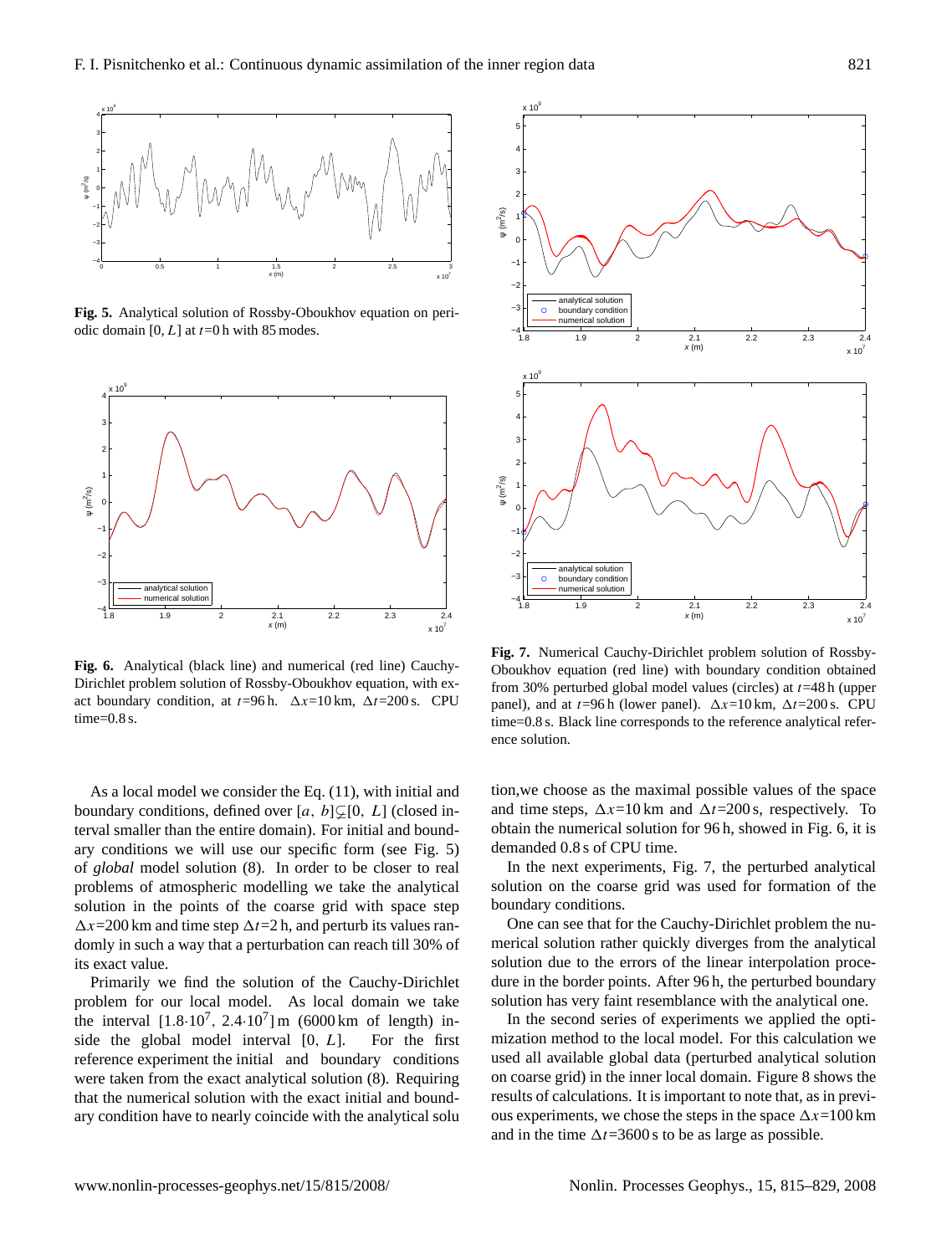

<span id="page-7-0"></span>**Fig. 8.** Numerical solution of Rossby-Oboukhov equation by optimization problem (red line) using 30% perturbed global model values (circles) at  $t=48$  h (upper panel), and at 96 h (lower panel).  $\Delta x = 100$  km,  $\Delta t = 3600$  s. CPU time=0.5 s. Black line corresponds to the reference analytical solution.

In the optimization approach one can use larger steps than in the Cauchy-Dirichlet problem, because we do not deal with a time-evolution problem, and there is no accumulation of numerical errors at each time step. In Fig. [8,](#page-7-0) one can see that, for space and time steps many times larger than those that were used in the Cauchy-Dirichlet problem  $(\Delta x=10 \text{ km})$ and  $\Delta t = 200 \text{ s}$ , we have far better agreement with the analytical solution. The decrease of time and/or space step in the optimization approach does not appreciably improve the solution. Only the smallest details are slightly better reproduced.

Since the local mesh in the optimization approach is rather coarse, the average CPU time needed for solving the problem is smaller than for Cauchy-Dirichlet problem (0.5 s) in spite of greater computational complexity. Also we have to pay attention on a very weak sensitivity to the global data perturbations. The impact of earch individual perturbation on the optimization solution is very small. For example, increasing errors in randomly perturbed global data up to 60% does not strongly affect the solution as one can see in Fig. [9.](#page-7-1)



<span id="page-7-1"></span>**Fig. 9.** Numerical solution of Rossby-Oboukhov equation by optimization problem (red line) with 60% perturbed global model values (circles) at  $t=96$  h.  $\Delta x=100$  km,  $\Delta t=3600$  s. CPU time=0.5 s. Black line corresponds to the reference analytical solution.

With the above experiments we had the intention to show that even small errors in boundary conditions of the regional model can violently distort ideal solution (i.e., the one that is obtained when there are no errors in boundary conditions) However, applying optimization methods, and using the global data (from observation or from "global" model) available inside the regional domain (even containing the same kind of errors as the boundary conditions), gives us a way to avoid strong sensitivity of solution to boundary errors, allowing thus to obtain good results.

In our experiments the regional model has not the ability to add small scale spectrum to the global model solution, because we use the same evolution model operator for both models. So, to simulate more realistic behavior let us modify the testing regional model.

First we generate more realistic global data omiting small scales. Using as the initial condition only the first 25 modes (the whole solution includes 85 modes) taken from analitical solution, showed on Fig. [5,](#page-6-0) we run the model with space and time steps equal to 100 km and 1800 s, respectively, on the entire periodic domain of 96 h. After that we extract from the obtained solution the global data, on the mesh with size 200 km and 2 h.

Note that the first harmonics in Rossby-Obukhov equation solution [\(8\)](#page-5-1) have the negative velocity, that is, the largest scale Rossby waves are westward moving and carry signal from the right boundary to the left one. All small scales are traveling eastward (from the left to the right in our figures). Therefore, the boundary condition for the modified regional model is derived from global data, but additionaly, at the left boundary, the small scales from analytical solution that are not present on global solution are introduced (at the points of the global mesh). The resulted model attempts to reproduce the small scales in the system, but there is the error on the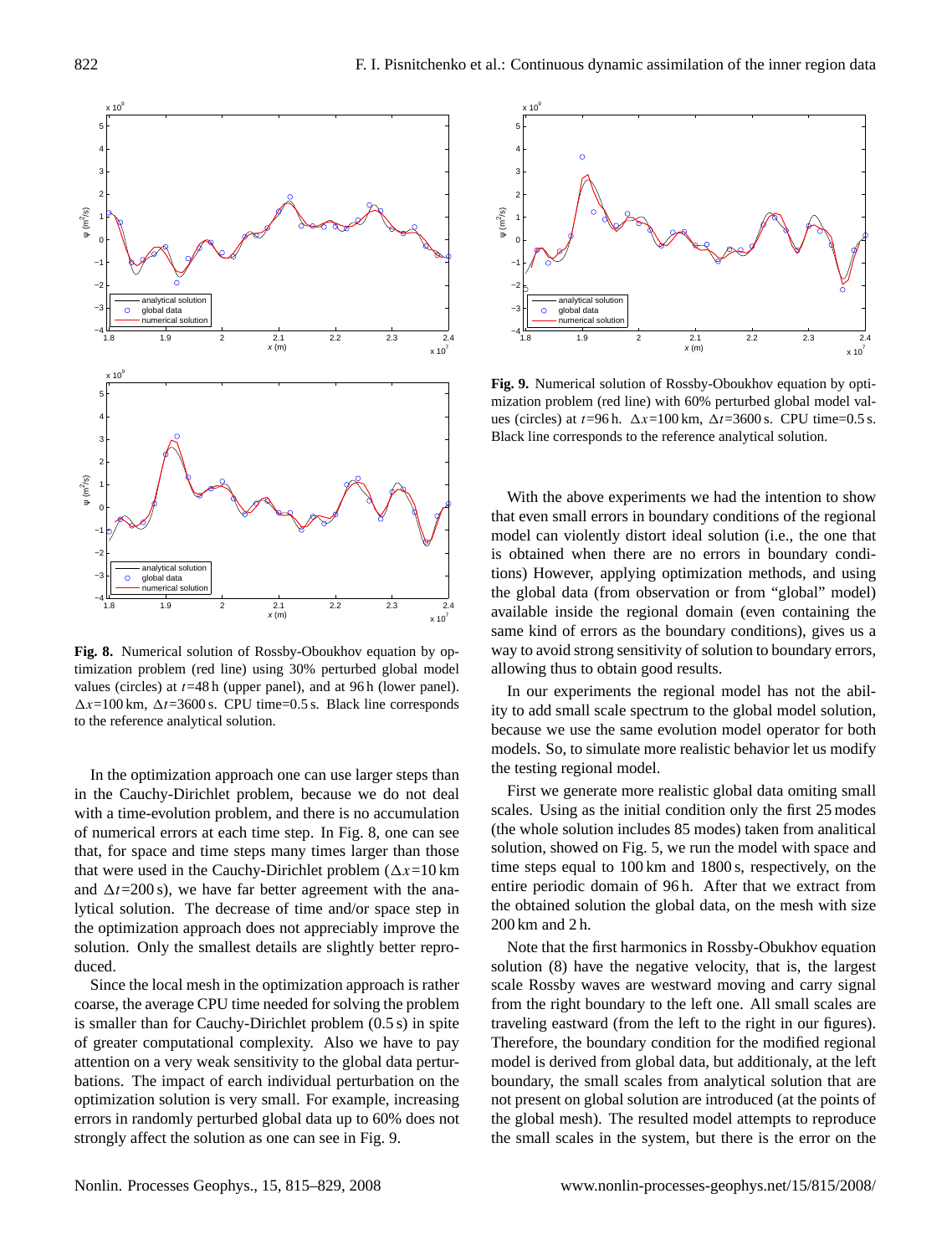

<span id="page-8-0"></span>Oboukhov equation (red line) with small scales introduced in the left side of boundary conditions (circles) at  $t=48$  h (upper panel) and 96 h (lower panel).  $\Delta x=10$  km,  $\Delta t=200$  s. CPU time=0.8 s. Black line corresponds to the reference analytical solution.

These experiments clearly show that the use of additional global data inside the local domain, even perturbed ones, can significantly improve the solution of the model.

# 3.3 Korteweg-de Vries equation

The Korteweg-de Vries (KdV) equation is a nonlinear, dispersive partial differential equation and represents a mathematical model of waves on shallow water surfaces:

$$
u_t + 6uu_x + u_{xxx} = 0. \tag{12}
$$

<span id="page-8-1"></span>**Fig. 11.** Numerical solution of Rossby-Oboukhov equation by optimization problem (red line), using as global data (circles) the global model solution with 25 modes and additional small scales in the left boundary, at  $t=48$  h (upper painel) and at 96 h (lower painel).  $\Delta x = 80$  km,  $\Delta t = 2600$  s. CPU time=1.25 s. Black line corresponds to the reference analytical solution.

<span id="page-8-3"></span>Equation [\(12\)](#page-8-2) has the exact solution [\(Korteweg and de](#page-13-22) [Vries,](#page-13-22) [1895;](#page-13-22) [Grimshaw,](#page-13-23) [2004\)](#page-13-23)

$$
u(x, t) = b + a \operatorname{cn}^{2}(\gamma(x - Vt)|m),
$$
\n(13)

where cn(x|m) is the Jacobi elliptic function,  $m \in (0, 1)$ is the module of elliptic function,  $a=2m\gamma^2$  and  $V = 6b + 4(2m-1)\gamma^2$ . For the case when  $m \rightarrow 1$  we will have  $cn(x|m) \rightarrow sech(x)$  and the solution [\(13\)](#page-8-3) will have the form

$$
u(x, t)=b+a\,\mathrm{sech}^2(\gamma(x-Vt)),\tag{14}
$$

<span id="page-8-2"></span>with  $V=6b+2a$ , and  $a=2\gamma^2$  which describes a onedimensional soliton.



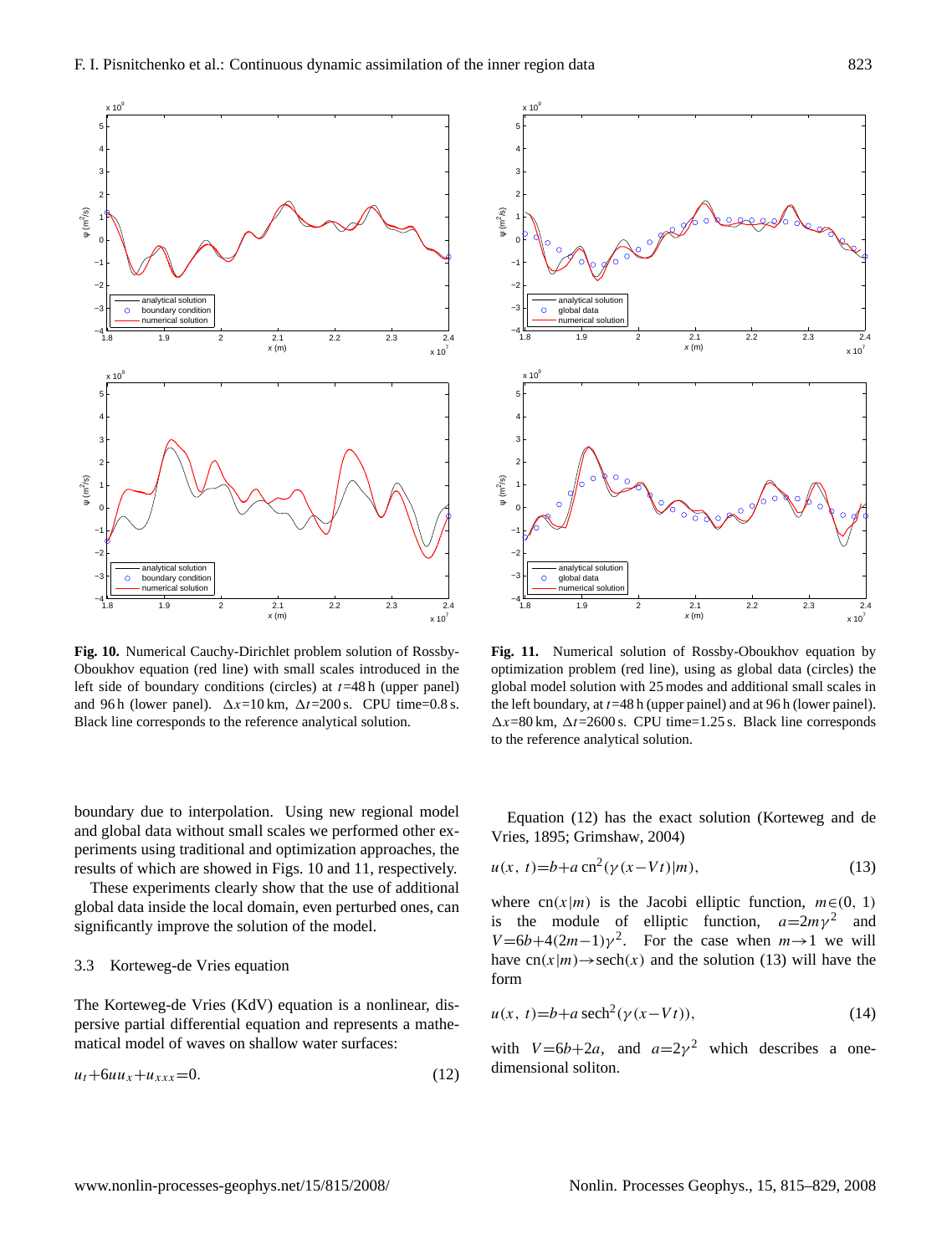

<span id="page-9-0"></span>**Fig. 12.** Analytical solution of KdV equation as the cnoidal wave [\(13\)](#page-8-3) on the domain [-5, 15] at  $t=0$  with  $\gamma=2$ ,  $b=a$  and module m=0.995.

For finite-difference discretization we use the following implicit numerical scheme [\(Furihata,](#page-13-24) [1999\)](#page-13-24), which possesses the properties of total energy and mass conservation:

$$
\frac{u_i^{j+1} - u_i^j}{\Delta t} + \frac{1}{2\Delta x} \left( (u_{i+1}^{j+1})^2 - (u_{i-1}^{j+1})^2 + u_{i+1}^{j+1} u_{i+1}^j - u_{i-1}^{j+1} u_{i-1}^j + (u_{i+1}^j)^2 - (u_{i-1}^j)^2 \right) +
$$
\n
$$
\frac{1}{2\Delta x^3} \left( \frac{u_{i+2}^{j+1} + u_{i+2}^j}{2} - (u_{i+1}^{j+1} + u_{i+1}^j) + u_{i-1}^{j+1} u_{i-1}^j - \frac{u_{i-2}^{j+1} + u_{i-2}^j}{2} \right) = 0.
$$

Since the numerical scheme is non-linear for numerical evaluation of Cauchy-Dirichlet problem we use Newton's method for computing  $u^{j+1}$  at each time step.

Following the steps of previous example, we choose as a reference model the analytical solution with cofficients  $b=a$ ,  $\gamma$ =2 and module of elliptic function *m*=0.995. Figure [12](#page-9-0) represents the solution on the domain  $[-5, 15]$  at time  $t=0$ .

As a local model we consider the Eq. [\(12\)](#page-8-2) defined over the closed interval [0, 10]. In order to get a good accordance between a numerical solution of the Cauchy-Dirichlet problem (with exact initial and boundary conditions) and the analytical solution on the time interval  $0 \le t \le 1$ , showed in Fig. [13,](#page-9-1) we take as the maximum possible values of space and the time steps  $\Delta x$ =0.02 and  $\Delta t$ =0.0002, respectively. The CPU time required to find the solution is 15 s.

As a global model solution we take the analytical solution, introduced above as the reference model, with space step  $\Delta x$ =0.5 and time step  $\Delta t$ =0.005 and perturb its values up to 10% from the exact ones. Using these perturbed global model solution to form the boundary condition we solve the Cauchy-Dirichlet problem.

In Fig. [14](#page-9-2) one can see that the Cauchy-Dirichlet problem with small errors in the boundary conditions can produce unacceptable numerical solutions.



<span id="page-9-1"></span>**Fig. 13.** Numerical Cauchy-Dirichlet problem solution of KdV equation with exact boundary condition (red line) at  $t=1$ .  $\Delta x=0.02$ ,  $\Delta t = 0.0002$ . CPU time=15 s. Black line corresponds to the reference analytical solution.



<span id="page-9-2"></span>**Fig. 14.** Numerical Cauchy-Dirichlet problem solution of KdV equation (red line) with 10% perturbed boundary condition (circles) at time  $t=0.5$  (upper panel), and  $t=1.0$  (lower panel).  $\Delta x=0.02$ ,  $\Delta t$ =0.0002. CPU time=23 s. Black line corresponds to the reference analytical solution.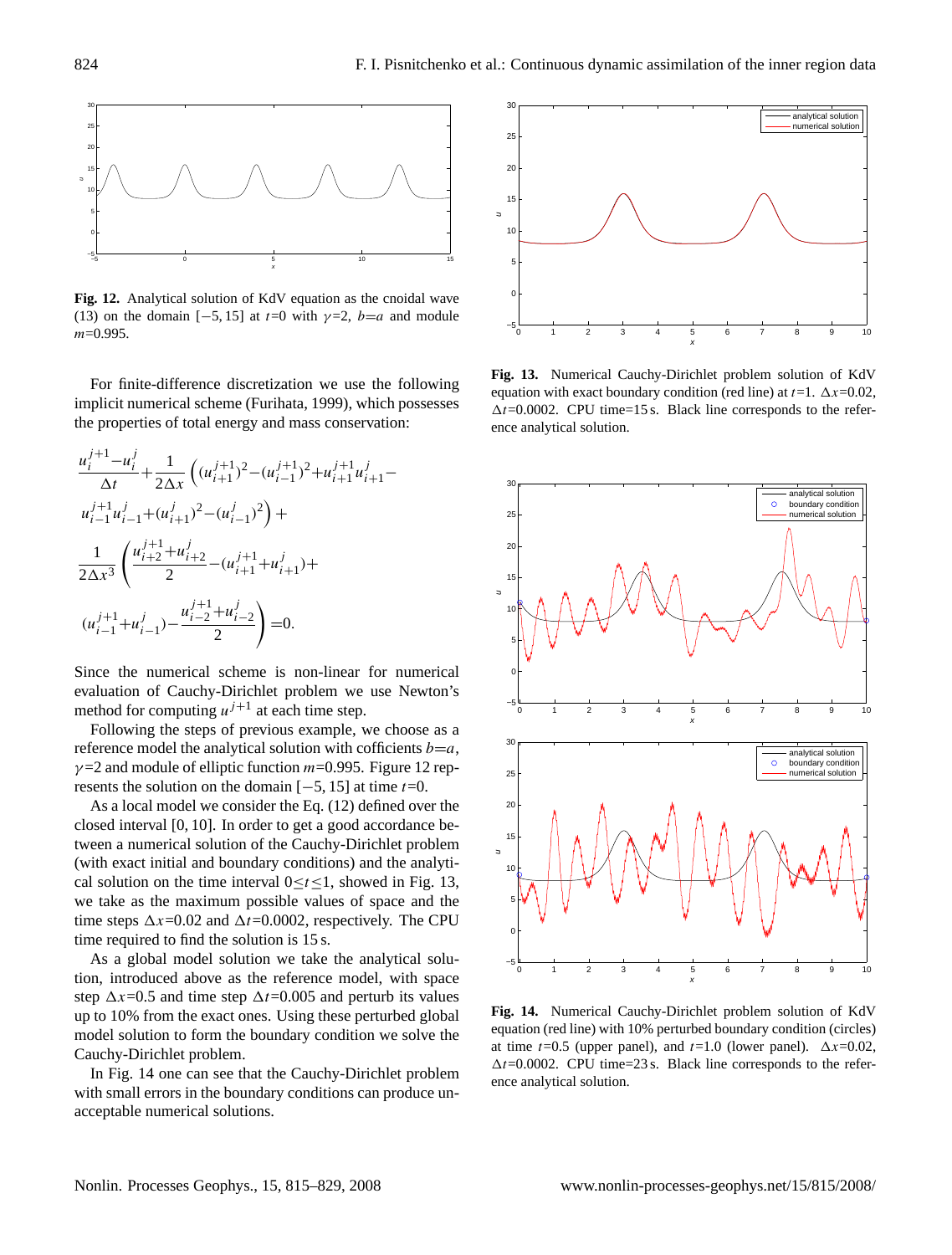Now, we apply the optimization method to the local model using all the avaliable points of the global model solution. Figure [15](#page-10-0) shows the solution of the optimization problem. As in the previous experiment we choose the space  $(\Delta x=0.2)$ and the time ( $\Delta t$ =0.002) steps as large as possible.

It can be clearly seen the advantage of the optimization approach in this case. The difference between numerical and exact solution is very small in comparison with the Cauchy-Dirichlet problem calculations.

# **4 Conclusions and discussions**

The results of the numerical experiments presented here indicate that the optimization approach can significantly improve the precision of the numerical solution of the regional model when the boundary values have errors but information in a number of inner points is available. Even in the cases in which the solution of the Cauchy-Dirichlet problem is very sensitive to the errors in the boundary condition, the use of optimization approach gives the possibility to compute solutions that are close to the analytical solution. We also made experiments with two-dimensonal nonlinear Rossby-Oboukhov equations. The preliminary results demonstrate as well that the use of the optimization approach significantly improve the numerical solution.

Applying 4D-Var data assimilation to limited-area problem has some common features with the optimization approach used here. In a series of works devoted to optimal control of initial and lateral boundary conditions it is emphasized the strong sensitivity of obtained solution to the lateral baundary data [\(Griffin and Thomson,](#page-13-10) [1996;](#page-13-10) [Lu and Brown](#page-13-9)[ing,](#page-13-9) [2000;](#page-13-9) [Zou and Kuo,](#page-14-2) [1996;](#page-14-2) [Leredde et al.,](#page-13-8) [1998\)](#page-13-8). As it was shown in the above mentioned papers, the consistency of lateral boundary conditions with another "observation" data permit to obtain more realistic regional model fields. In our approach this consistency between "regional model" and "global model" is assured automatically by optimization solution procedure for the whole solution period.

In connection with applying a deterministic 4D-Var scheme to find the most likely model evolution fitting observations, [\(Lorenc and Payne,](#page-13-7) [2007\)](#page-13-7) pointed out that it does not work in the limit of high resolution. On the other hand, Statistical 4D-Var [\(Lorenc,](#page-13-25) [2003\)](#page-13-25) is a suitable alternative. The reason is that deterministic 4D-Var aims to find the most probable solution, which corresponds to the mode of the probability distribution function whereas statistical 4D-Var seeks an efficient approximation to the probability density function expectation. Let us interpret the observations of Lorenc and Payne in optimization terms and see how they apply to our case. For simplicity, the independent variables are denoted by x so that our problem is to minimize  $f(x)$  (the error) subject to  $x \in \Omega$  (the model). The mode solution corresponds to the global minimizer of  $f$ . The choice of the global minimizer as the best solution may be challenged if the basin



<span id="page-10-0"></span>**Fig. 15.** Numerical solution of KdV equation by optimization problem (red line) with 10% perturbed global data (circles) at time  $t=0.5$ (upper panel), and at  $t=1.0$  (lower panel).  $\Delta x=0.2$ ,  $\Delta t=0.002$ . CPU time=21 s. Black line corresponds to the reference analytical solution.

of attraction of it is very narrow, so that relatively small perturbations of  $x$  may produce large error increasing. Clearly, a merely local solution with a larger attraction basin would be much better as a model approximation, since their perturbations would preserve a reasonably moderate error. Such a local solution roughly corresponds to the maximization of expectancy introduced by Lorenc and endorsed in [\(Lorenc and](#page-13-7) [Payne,](#page-13-7) [2007\)](#page-13-7). The obvious way to approximate the optimal expectancy relies on modifying the optimization problem so that the desired estimation would be a global minimizer of the new problem. Filtering techniques are the proper tool for this purpose. Essentially, the new modified problem will be to minimize  $F(f(x))$  instead of minimizing  $f(x)$ , where the operator  $F$  represents a (convolution) filter. This procedure tends to stabilize the optimization problem, so that jumps between unstable global minimizers and perhaps stable suitable local minimizers do not occur. Moreover, a high-frequency variation of  $x$  is less prone to disappear, because we seek the approximation of smoothed version of  $x$  to the global (smoother) model, instead of an approximation of  $x$  itself.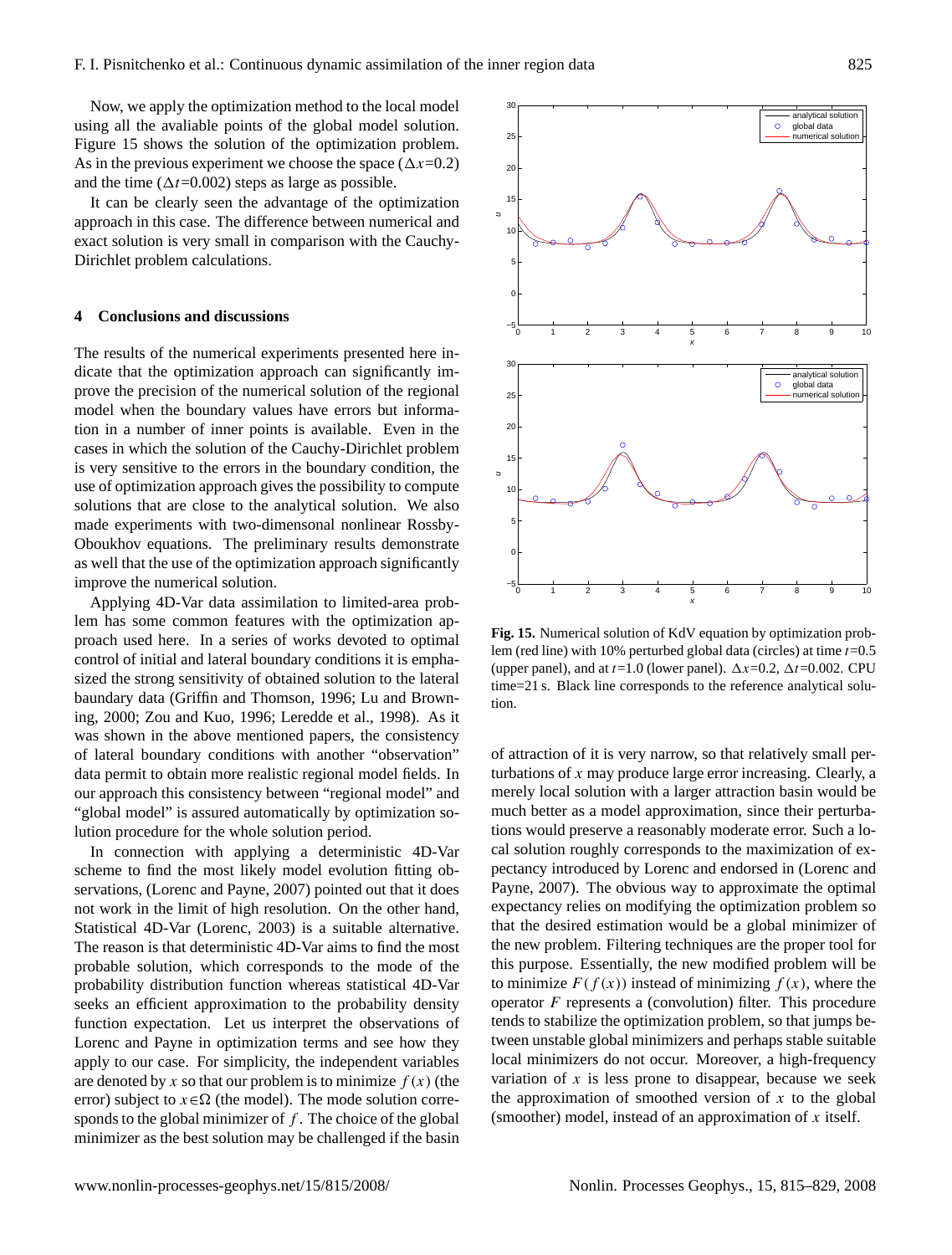

<span id="page-11-4"></span>**Fig. A1.** Numerical evolutionary (Cauchy-Dirichlet problem) solution of KdV equation using center-space and center-time scheme (red line) after 40 steps with  $\Delta x=0.1$  and  $\Delta t=5 * 10^{-4}$ . Black line corresponds to the reference analytical solution.

# **Appendix A**

# **Formulation of optimization problem**

We can express our problem as the following non-linear optimization problem with equality constraints

Minimize 
$$
\frac{1}{2} ||u - V||_P^2
$$
  
s.t.  $h(u)=0$ , (A1)

where V represents the global data on the regional mesh, P is the diagonal penality matrix and  $h(u) = [h_1(u) h_2(u) \dots h_m(u)]^T$  is a vector of the discretizations of regional equations at each point of space-time mesh of the regional model.

A usual optimization technique to solve this kind of problem is to apply Newton's iteration method to the system of nonlinear equations arising from first-order necessary conditions, known as Karush-Kuhn-Tucker (KKT) conditions [\(Nocedal and Wright,](#page-13-26) [1999\)](#page-13-26). For instance, the KKT conditions for the problem [\(A1\)](#page-11-0) are

$$
P(u-V) + h'(u)T \lambda = 0
$$
  
 
$$
h(u) = 0,
$$
 (A2)

where

$$
h'(u) = \begin{pmatrix} \nabla h_1(u)^T \\ \nabla h_2(u)^T \\ \vdots \\ \nabla h_m(u)^T \end{pmatrix}
$$

is the Jacobian matrix of the constraint function and  $\lambda$ represent the vector of Lagrange multipliers. Each step of the Newton iteration associated with system [\(A2\)](#page-11-1) is defined <span id="page-11-3"></span>as follows:

$$
J(u_k, \lambda_k) \begin{pmatrix} \Delta u_k \\ \Delta \lambda_k \end{pmatrix} = - \begin{pmatrix} P(u_k - V) + h'(u_k)^T \lambda_k \\ h(u_k) \end{pmatrix}
$$
  

$$
\begin{pmatrix} u_{k+1} \\ \lambda_{k+1} \end{pmatrix} = \begin{pmatrix} u_k \\ \lambda_k \end{pmatrix} + \begin{pmatrix} \Delta u_k \\ \Delta \lambda_k \end{pmatrix}
$$
 (A3)

<span id="page-11-2"></span>where  $J$  represents the Jacobian matrix of the system  $(A2)$ 

$$
J(u, \lambda) = \begin{pmatrix} P + \sum_{i} \lambda_i \nabla^2 h_i(u) & h'(u)^T \\ h'(u) & 0 \end{pmatrix},
$$
 (A4)

and  $\nabla^2 h_i(u)$ ,  $i=1,\ldots,m$ , are Hessian matrices of the constraints.

The Jacobian matrix [\(A4\)](#page-11-2) is a saddle point matrix and there are many methods that can be applied for the associated linear system [\(Benzi, Golub and Liesen,](#page-13-27) [2005\)](#page-13-27). However, note that the Jacobian of the constraints  $h'(u)$  is described by a sparse matrix with block-diagonal structure. On the other hand, the first part  $P + \sum_i \lambda_i \nabla^2 h_i(u)$  of the Jacobian matrix [\(A4\)](#page-11-2) of the system [\(A2\)](#page-11-1) includes the calculation of the Hessians of the constraints, which is computationally expensive because calculations have to be made for every Newton iteration. The resulting matrix is generally dense. To accelerate the calculations and reduce the computer memory requirements we use the following Jacobian approximation:

<span id="page-11-0"></span>
$$
B_k = \begin{pmatrix} P & h'(u_k)^T \\ h'(u_k) & 0 \end{pmatrix}.
$$
 (A5)

The use of the approximation  $B_k$  for  $J(u_k, \lambda_k)$  strongly simplifies the procedure of finding the solution of the linear system [\(A3\)](#page-11-3).

# **Appendix B**

## <span id="page-11-1"></span>**Mesh size on optimization approach**

To describe the same space and time scales, the optimization approach can use larger space and time steps than the traditional evolutionary approach. The key to explain this phenomenon is that the optimization algorithm is nonevolutionary in time, hence it is not necessary to satisfy the stability condition. Moreover, there is no accumulation of discretization error. Therefore, for any period of integration, space and time steps depend only on the scales of the process of interest.

The stability condition of numerical schemes is given by a relationship between space and time steps that guarantees the stability during the evolution. Frequently, this relation is very strong. For example, using a simple center-space and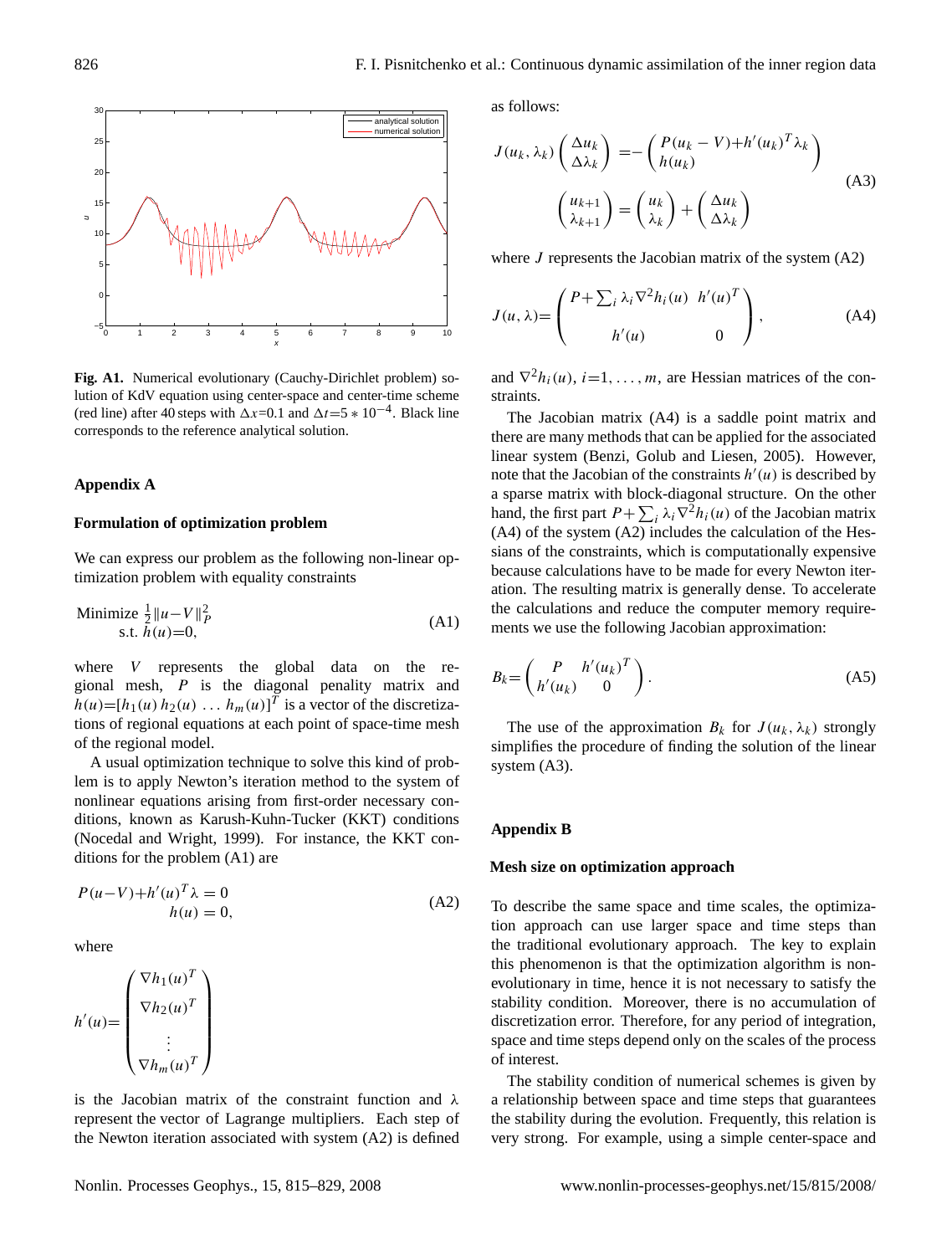

<span id="page-12-0"></span>**Fig. B1.** Numerical evolutionary (Cauchy-Dirichlet problem) solution of KdV equation using center-space and center-time scheme (red line) at time t=0.5 with  $\Delta x=0.1$  and  $\Delta t=4.5 * 10^{-4}$ . Black line corresponds to the reference analytical solution.



<span id="page-12-1"></span>**Fig. B2.** Numerical evolutionary (Cauchy-Dirichlet problem) solution of KdV equation using center-space and center-time scheme (red line) at time t=0.5 with  $\Delta x$ =0.04 and  $\Delta t$ =2 \* 10<sup>-5</sup>. Black line corresponds to the reference analytical solution.

center-time scheme for discretization of the KdV equation

$$
\frac{u_i^{k+1} - u_i^{k-1}}{2\Delta t} + 6u_i^k \frac{u_{i+1}^k - u_{i-1}^k}{2\Delta x} + \frac{u_{i+2}^k - 2u_{i+1}^k + 2u_{i-1}^k - u_{i-2}^k}{2\Delta x^3} = 0
$$

and taking the space step  $\Delta x=0.1$ , we obtain the stable solution, by traditional approach, only for time steps  $\Delta t$  <4.5  $*$ 10−<sup>4</sup> . Figure [A1](#page-11-4) shows the instability of scheme for time step  $\Delta t = 5 * 10^{-4}$  after 40 steps.



<span id="page-12-2"></span>**Fig. B3.** Numerical optimization solution of KdV equation using center-space and center-time scheme (red line) at time  $t=0.5$  with  $\Delta x$ =0.04 and  $\Delta t$ =2.5  $* 10^{-3}$ . Black line corresponds to the reference analytical solution, circles marks global data.



<span id="page-12-3"></span>**Fig. B4.** Numerical optimization solution of KdV equation using center-space and center-time scheme (red line) at time  $t=0.5$  with  $\Delta x = 0.1$  and  $\Delta t = 2.5 * 10^{-3}$ . Black line corresponds to the reference analytical solution, circles marks global data.

In addition to this, for long time evolutions the accumulation of discretization error tends to be more significant. As we can see in Fig. [B1,](#page-12-0) for time period 0.5 space step  $\Delta x=0.1$ and time step  $\Delta t \le 4.5 * 10^{-4}$  produce a bad result. So it is necessary to refine the mesh when the period of integration becomes longer. In the case of  $t=0.5$  a resonable result is achieved for  $\Delta x$ =0.04 and  $\Delta t$ =2 \* 10<sup>-5</sup> (see Fig. [B2\)](#page-12-1).

Keeping the same space step and taking the global data as the exact solution on the mesh with space-time size equals to  $0.5 \times 0.01$ , the optimization approach converges to the solution with the time step  $\Delta t = 2.5 * 10^{-3}$  (Fig. [B3\)](#page-12-2). Note here that the number of global points on the space $\times$ time domain with resolution  $[0, 10] \times [0, 0.5]$  in the optimization problem is equal to 1000, whereas the number of boundary condition points in the traditional approach with  $\Delta t = 2 * 10^{-5}$  is 10<sup>5</sup>.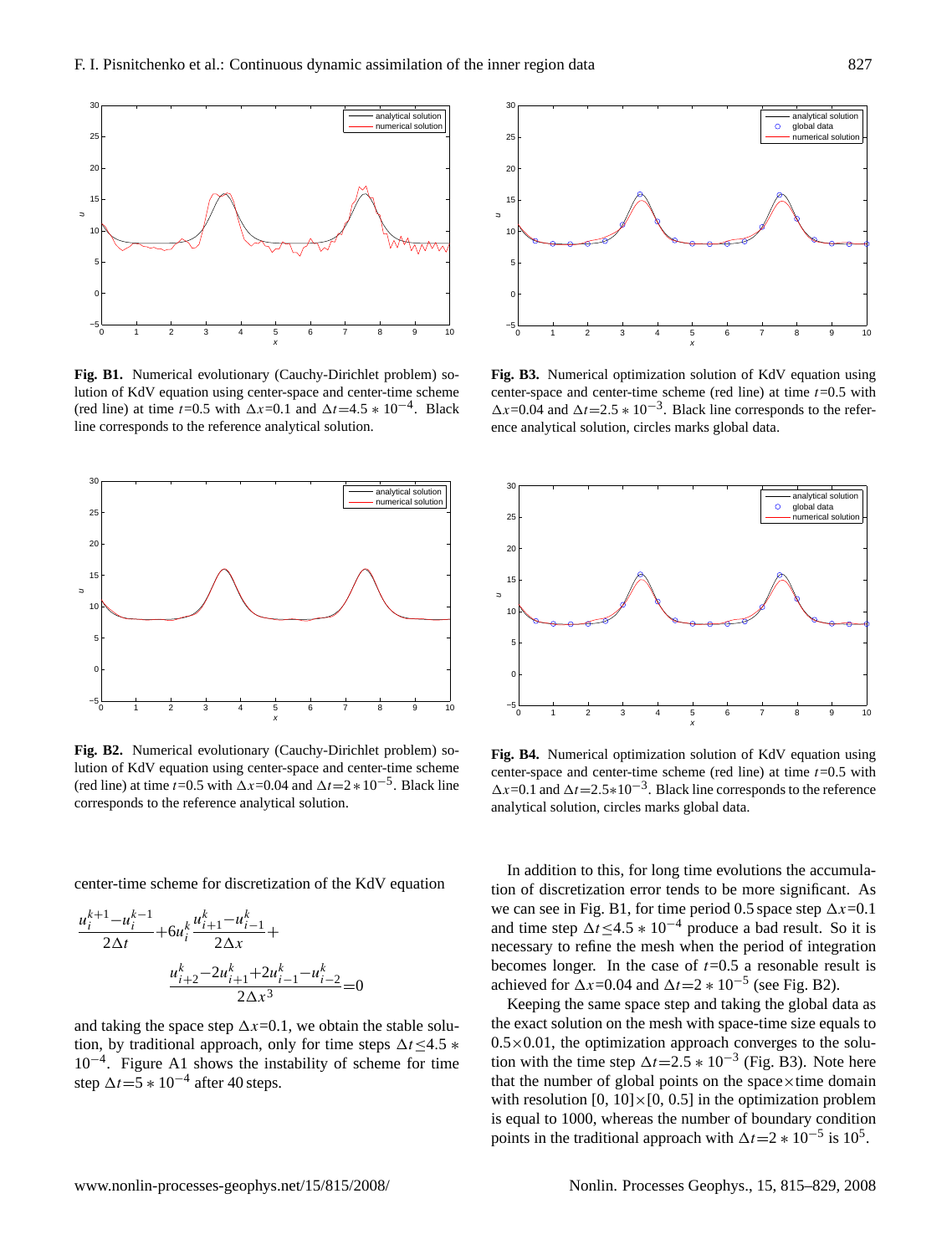As we can see, for the optimization approach there is no the same concept of stability as for the forward problem. Besides allowing a larger time step, the optimization approach also allows the use of a larger space step, since there is no accumulation of discretization error, as we mentioned above. Figure [B4](#page-12-3) shows the optimization solution for  $\Delta x=0.1$  and  $\Delta t = 2.5 * 10^{-3}$ 

*Acknowledgements.* The authors gratefully acknowledge R. Laprise for constructive discussions which helped to make clear a number of difficulties of the problem, and T. A. Tarasova for useful comments on the text that significantly improved the manuscript. The authors also express great gratitude to editor O. Talagrand and two referees for valuable remarks and useful references.

F. I. Pisnitchenko was supported by FAPESP (Grant 03-09938-0); J. M. Martínez was supported by FAPESP (Grant 06-53768-0) and CNPq and S. A. Santos was supported by CNPq.

Edited by: O. Talagrand Reviewed by: A. Lorenc and another anonymous referee

# **References**

- <span id="page-13-13"></span>Andreani, R., Birgin, E. G., Martínez, J. M., and Schuverdt, M. L.: On Augmented Lagrangian methods with general lower-level constraints, SIAM J. Optimiz., 18, 1286–1309, 2007.
- <span id="page-13-14"></span>Andreani, R., Birgin, E. G., Martínez, J. M., and Schuverdt, M. L.: Augmented Lagrangian methods under the Constant Positive Linear Dependence constraint qualification, Math. Program., 111, 5–32, 2008.
- <span id="page-13-27"></span>Benzi, M., Golub, G. H., and Liesen, J.: Numerical Solution of Saddle Point Problems, Acta Numerica, 1–137, Cambridge University Press, 2005.
- <span id="page-13-18"></span>Birgin, E. G. and Evtushenko, Y.: Automatic differentiation and spectral projected gradient methods for optimal control problems, Optimization methods and software, 10, 20–42, 1998.
- <span id="page-13-11"></span>Birgin, E. G. and Martínez, J. M.: Improving ultimate convergence of an Augmented Lagrangian method, Optimization Methods and Software, 23, 177–195, 2008.
- <span id="page-13-19"></span>Bohé, A.: The existence of supersensitive boundary-value problems, Methods and Applications of Analysis, 3(3), 318–334, 1996.
- <span id="page-13-2"></span>Denis, B., Laprise, R., and Caya, D.: Sensitivity of a regional climate model to the resolution of the lateral boundary conditions, Clim. Dynam., 20, 107–126, 2003.
- <span id="page-13-3"></span>Diaconescu, E. P., Laprise, R., and Sushama, L.: The impact of lateral boundary data errors on the simulated climate of a nested regional climate model, Clim. Dynam., 28, 333–350, 2007.
- <span id="page-13-15"></span>Errico, R. M.: What is an adjoint model?, B. Am. Metor. Soc., 78, 2577–2591, 1997.
- Ferreira-Mendonca, L., Lopes, V. L. R., and Marinez, J. M.: Quasi-Newton Acceleration for Equality Constrained Minimization, Comput. Optim. Appl., 40, 373–388, 2008.
- <span id="page-13-16"></span>Fisher, M., Nocedal, J., Tremolet, Y., and Wright, S. J.: Data Assimilation in Weather Forecasting: A Case Study in PDE-

Constrained Optimization, Technical Report, Optimization Technology Center, 2006.

- <span id="page-13-24"></span>Furihata, D.: Finite difference schemes for  $\frac{\partial u}{\partial t} = \left(\frac{\partial}{\partial x}\right)^{\alpha} \frac{\delta G}{\delta u}$  that inherit energy conservation or dissipation property, J. Comput. Phys., 156, 181–205, 1999.
- <span id="page-13-1"></span>Gershunov, A., Barnett, T. P., Cayan, D. R., Tubbs, T., and Goddard, L.: Predicting and Downscaling ENSO Impacts on Intraseasonal Precipitation Statistics in California: The 1997/1998 Event, J. Hydrometeorol., 1, 201–210, 2000.
- <span id="page-13-10"></span>Griffin, D. A. and Thomson, K. R.: The adjoint method for data assimilation used operationally for shelf circulation, J. Geophys. Res., 101(C2), 3457–3477, 1996.
- <span id="page-13-17"></span>Griewank, A.: On Automatic Differentiation, Mathematical Programming: Recent Developments and Applications, Kluwer Academic Publishers, 83–108, 1989.
- <span id="page-13-23"></span>Grimshaw, R.: Korteweg-de Vries equation. Encyclopedia of Nonlinear Science, edited by: Scott, A. C., Taylor and Francis, New York, 504–511, 2004.
- <span id="page-13-4"></span>Kanamaru, H. and Kanamitsu, M.: Scale selective bias correction in a downscaling of global analysis using a regional model, California energy commission, PIER energy-related environmental research, CEC-500-2005-130, 2005
- <span id="page-13-22"></span>Korteweg, D. J and de Vries, H.: On the Change of Form of Long Waves advancing in a Rectangular Canal and on a New Type of Long Stationary Waves, Philosophical Magazine, 5th series, 36, 422–443, 1895.
- <span id="page-13-5"></span>Le Dimet, F.-X. and Talagrand, O.: Variational algorithms for analysis and assimilation of meteorological observations: theoretical aspects, Tellus, 38A, 97–110, 1986.
- <span id="page-13-8"></span>Leredde, Y., Lellouche, J.-M., Devenon, J.-L., and Dekeyser, I.: On initial, boundary and viscosity coefficient control for Burgers' equation, Int. J. Numer. Meth. Fluids, 28, 113–128, 1998.
- <span id="page-13-25"></span>Lorenc, A. C.: Modelling of error covariances by 4D-Var data assimilation, Q. J. Roy. Meteor. Soc., 129, 3167–3182, 2003.
- <span id="page-13-7"></span>Lorenc, A. C. and Payne, T.: 4D-Var and the butterfly effect: Statistical four-dimensional data assimilation for a wide range of scales, Q. J. Roy. Meteor. Soc., 133, 607–614, 2007.
- <span id="page-13-9"></span>Lu, C. and Browning, G. L.: Four-dimensional variational data assimilation for limited-area models: lateral boundary conditions , solution uniqueness, and numerical convergence, J. Atmos. Sci., 57, 1341–1353, 2000.
- <span id="page-13-12"></span>Martínez, J. M.: Practical quasi-Newton methods for solving nonlinear systems, J. Comput. Appl. Math., 124, 97–122, 2000.
- <span id="page-13-26"></span>Nocedal, J. and Wright, S. J.: Numerical Optimization, Springer Verlag, 1999.
- <span id="page-13-20"></span>Obukhov(Oboukhov), A. M.: On the question of the geostrophic wind, Izv. Akad. Nauk SSSR Ser. Geograf-Geofiz., 13, 281–306, 1949.
- <span id="page-13-6"></span>Rabier, F.: Overview of global data assimilation developments in Numerical Weather Prediction centres, Q. J. Roy. Meteor. Soc., 131, 3215–3233, 2005.
- <span id="page-13-21"></span>Rossby, C.-G.: Relation between variations in the intensity of the zonal circulation of the atmosphere and the displacements of the semi-permanent centers of action, J. Marine Res., 2, 38–55, 1939.
- <span id="page-13-0"></span>Seth, A., Rausher, S. A., Camargo, S. J., Quian, Jian-Hua, and Pal, J. S.: RegCM3 regional climatologies for South America using reanalysis and ECHAM global model driving fields, Clim. Dynam., 28, 461–480, 2007.